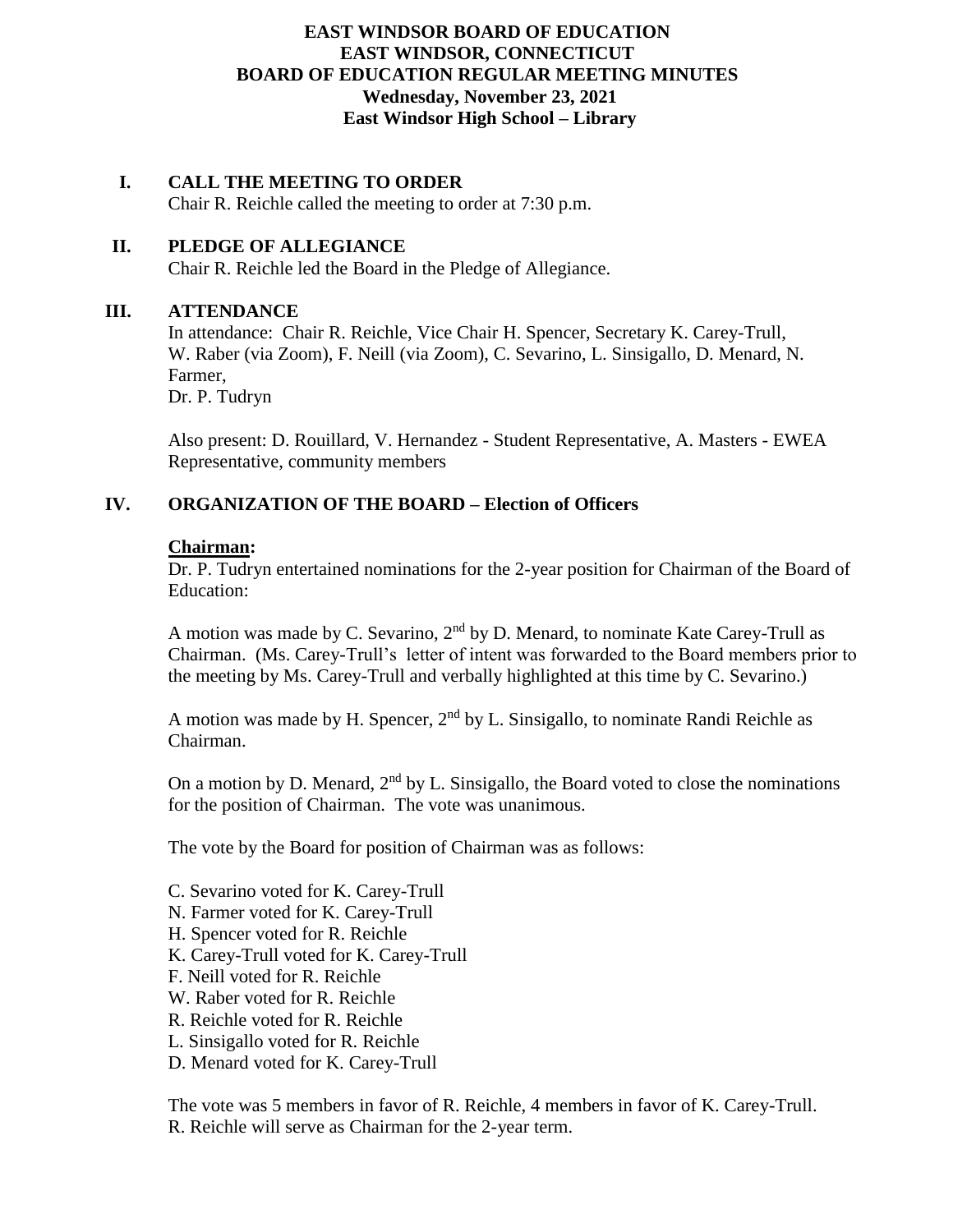# **East Windsor Board of Education**

# **Meeting Minutes – November 23, 2021**

# **Page 2**

#### **Vice Chairman:**

Chair R. Reichle entertained nominations for the 2-year position for Vice Chairman of the Board of Education:

A motion was made by C. Sevarino, 2nd by N. Farmer, to nominate Kate Carey-Trull as Vice Chairman. (C. Sevarino also noted the importance of being present for these votes.)

A motion was made by L. Sinsigallo, 2<sup>nd</sup> by F. Neill, to nominate Heather Spencer as Vice Chairman.

On a motion by R. Reichle,  $2<sup>nd</sup>$  by D. Menard, the Board voted to close the nominations for the position of Vice Chairman. The vote was unanimous.

The vote by the Board for position of Vice Chairman was as follows:

- C. Sevarino voted for K. Carey-Trull
- N. Farmer voted for K. Carey-Trull
- H. Spencer voted for H. Spencer
- K. Carey-Trull voted for K. Carey- Trull
- F. Neill voted for K. Carey-Trull
- W. Raber voted for H. Spencer
- R. Reichle voted for H. Spencer
- L. Sinsigallo voted for H. Spencer
- D. Menard voted for K. Carey-Trull

The vote was 5 members in favor of K. Carey-Trull, 4 members in favor of H. Spencer. K. Carey-Trull will serve as Vice Chairman for the 2-year term.

#### **Secretary:**

Chair R. Reichle entertained nominations for the 2-year position for Secretary of the Board of Education:

A motion was made by D. Menard to nominate Fran Neill as Secretary. Ms. Neill respectfully declined the nomination.

A motion was made by C. Sevarino,  $2<sup>nd</sup>$  by D. Menard, to nominate Heather Spencer as Secretary.

There were no other nominations at this time.

On a motion by R. Reichle,  $2<sup>nd</sup>$  by L. Sinsigallo, the Board voted to close the nominations for the position of Secretary. The vote was unanimous.

H. Spencer will serve as Secretary for the 2-year term, as her nomination holds as the only nominee.

#### **V. ADDED AGENDA ITEMS**

Financial Update/Budget Audit

On a motion by L. Sinsigallo,  $2<sup>nd</sup>$  by K. Carey-Trull, the Board voted to approve the added agenda item: Financial Update/Budget Audit. The vote was unanimous.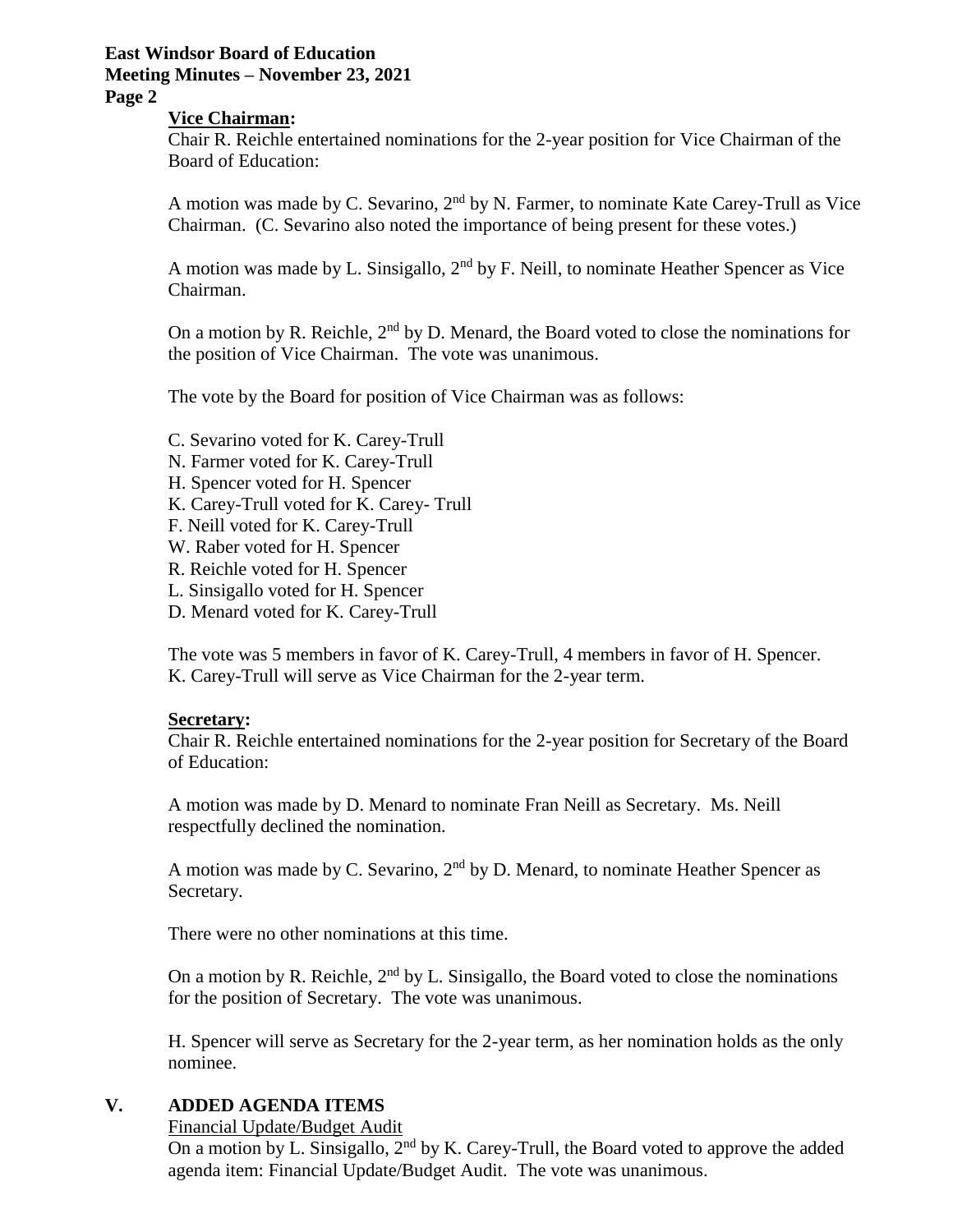#### **VI. MINUTES**

On a motion by K. Carey-Trull,  $2<sup>nd</sup>$  by C. Sevarino, the Board approved the October 27, 2021 meeting minutes. The vote was 6-0-3. (L. Sinsigallo, D. Menard, and N. Farmer abstained.)

On a motion by K. Carey-Trull,  $2<sup>nd</sup>$  by C. Sevarino, the Board approved the November 10, 2021 meeting minutes. The vote was 8-0-1. (N. Farmer abstained.)

#### **VII. PUBLIC PARTICIPATION**

Bill Towers, 14 Maple Avenue, asked for consideration to schedule the April vacation to coincide with other local towns.

Marie DeSousa, 10 Rice Road, thanked the Board for reconfiguring the tables to allow visitors to hear all BOE members when attending a meeting. She also noted that it is her hope the new Board can come together in the best interest of East Windsor, and asks that something be done with the finances, especially with the audit.

#### **VIII. STUDENT REPRESENTATIVE**

V. Hernandez reported the news and events at all three schools.

#### **IX. CURRICULUM UPDATE**

Literacy Review/Self-Study – Dr. P. Tudryn shared we have contracted with Dr. Michael Rafferty to review our early literacy needs as a means to ensure we are providing the highest quality of instruction to our students. Dr. Rafferty will conduct observations, interviews, and review our curriculum over a two-week period.

W. Raber signed off at 7:51 p.m. due to technical difficulties.

A request was made for a report from Dr. Rafferty upon his findings.

#### **X. UNFINISHED BUSINESS: VOTE** None

#### **XI. UNFINISHED BUSINESS: DISCUSSION**

1. Re-Entry Update – Dr. P. Tudryn shared we have opted into the Screen  $\&$  Stay option. Students who are close contacts, but asymptomatic, can stay in school as long as they screen and remain without symptoms, but families will still have the option to stay out of school. He reported 53 students participated in last week's vaccine clinic here in the district. He also reported 71 students at the high school are vaccinated.

W. Raber was able to log back on at 7:58 p.m.

Dr. P. Tudryn also noted the CIAC released guidance on November 22. The guidance will be reviewed next week and reported to families. The new guidelines will go into effect after December 23 – We are still under the fall guidelines.

2. Strategic Plan – The prior Board members worked on the updated Strategic Plan. We will be rolling out this plan at the December 8 meeting. J. Martin will be present to speak to the plan and address any questions.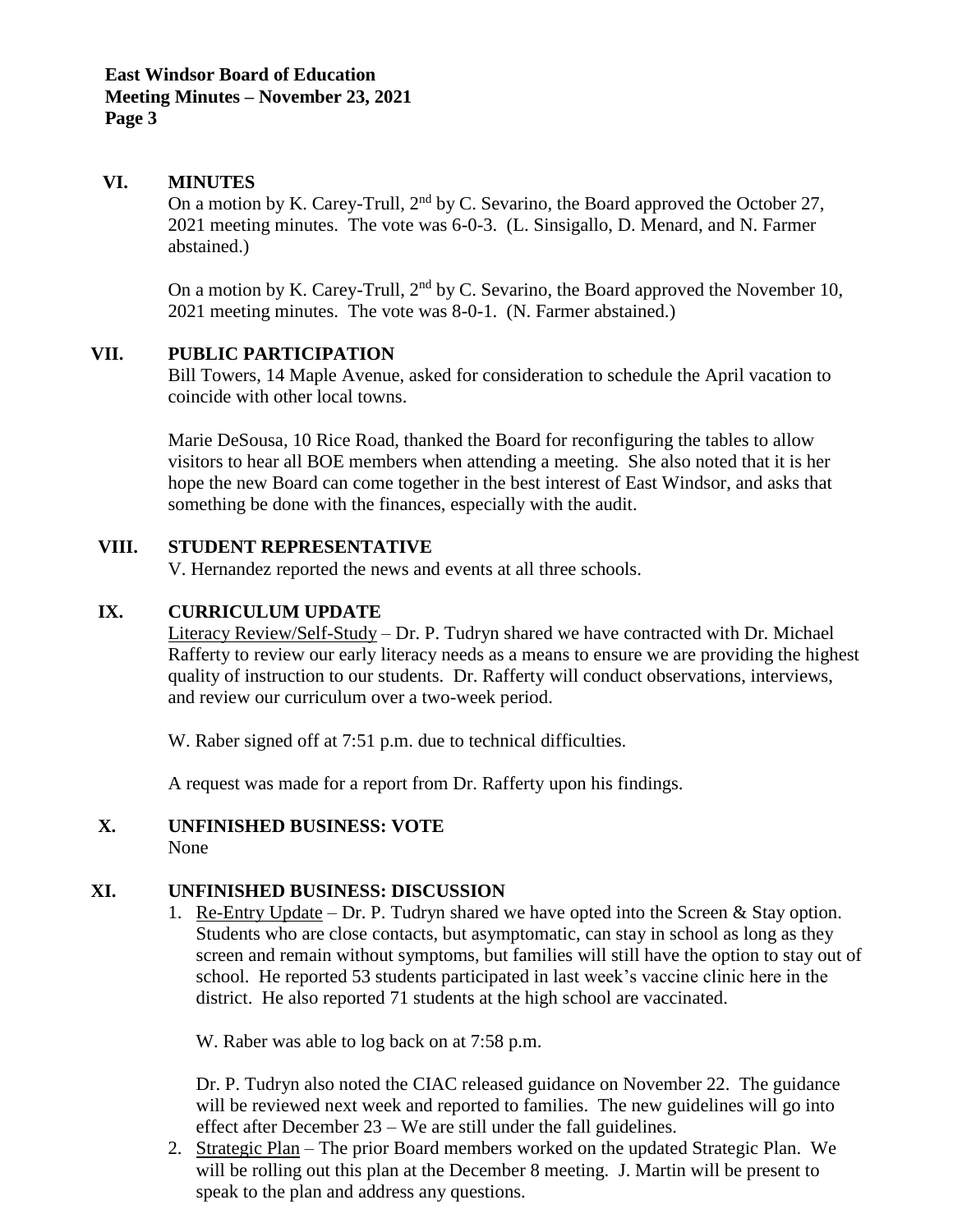#### **East Windsor Board of Education Meeting Minutes – November 23, 2021 Page 4**

- 3. BOE Sub-Committee Assignments The Board reviewed the current list and designated assignments accordingly.
- 4. Financial Update/Budget Audit Dr. P. Tudryn noted he met with the auditor last Thursday relative to the audit. They have finished the town side of the audit and are working on the school side. They needed additional information from us relative to grants, FRC, etc., which was shared with them. He also noted the bank reconciliation process needed to be looked at in more depth, which was done today, and that we needed to ensure funds were taken from FY21, not FY22, as it related to the July 2 payroll (due to dates). Due to timing, an extension will be requested by the auditor (with no penalty), even though it may not be needed.

N. Farmer noted we had the same problem last year as the result of a delay in the reconciliation. We don't want deficiencies to go to OPM. We need to address these annual delays and have a conversation with TMS.

Dr. P. Tudryn shared he has requested information from the auditor that would allow him to conduct periodic check-ins to monitor the process internally. He also noted it was a priority of his to address these issues.

N. Farmer stated she places no blame on Dr. P. Tudryn for this issue, as this was inherited by him when he assumed his new role.

D. Menard shared she is willing to sit on the BOE Finance Committee sub-committee, as she feels it would be helpful due to her experience in this field. Chair R. Reichle informed her the sub-committee is for the purpose of reviewing and signing off on our bill schedules. D. Menard thought we could strengthen that sub-committee in an effort to adhere to the auditing process.

H. Spencer mentioned she assumed TMS is involved in the delay with the audit? Dr. P. Tudryn confirmed TMS is involved and that the issue was more on the payroll side than on the accounting side of the audit.

# **XII. NEW BUSINESS: VOTE**

2022 Board of Education Meeting Dates – On a motion by H. Spencer,  $2<sup>nd</sup>$  by C. Sevarino, the Board voted to approve the meeting dates as presented. The vote was unanimous.

The Board also considered changing the meeting time to an earlier hour of 7:00 p.m., but there are members that are involved, or have children involved, in afternoon activities that would not permit them to participate in the meetings at an earlier hour. The Board will continue to conduct their meetings at 7:30 p.m., as usual.

#### **XIII. NEW BUSINESS: DISCUSSION** None

#### **XIV. LIAISONS' REPORTS**

F. Neill thanked all for the contributions to the recent Cub Scout Food Drive and noted the collection yielded 16,000 lbs. of food to the Food Pantry.